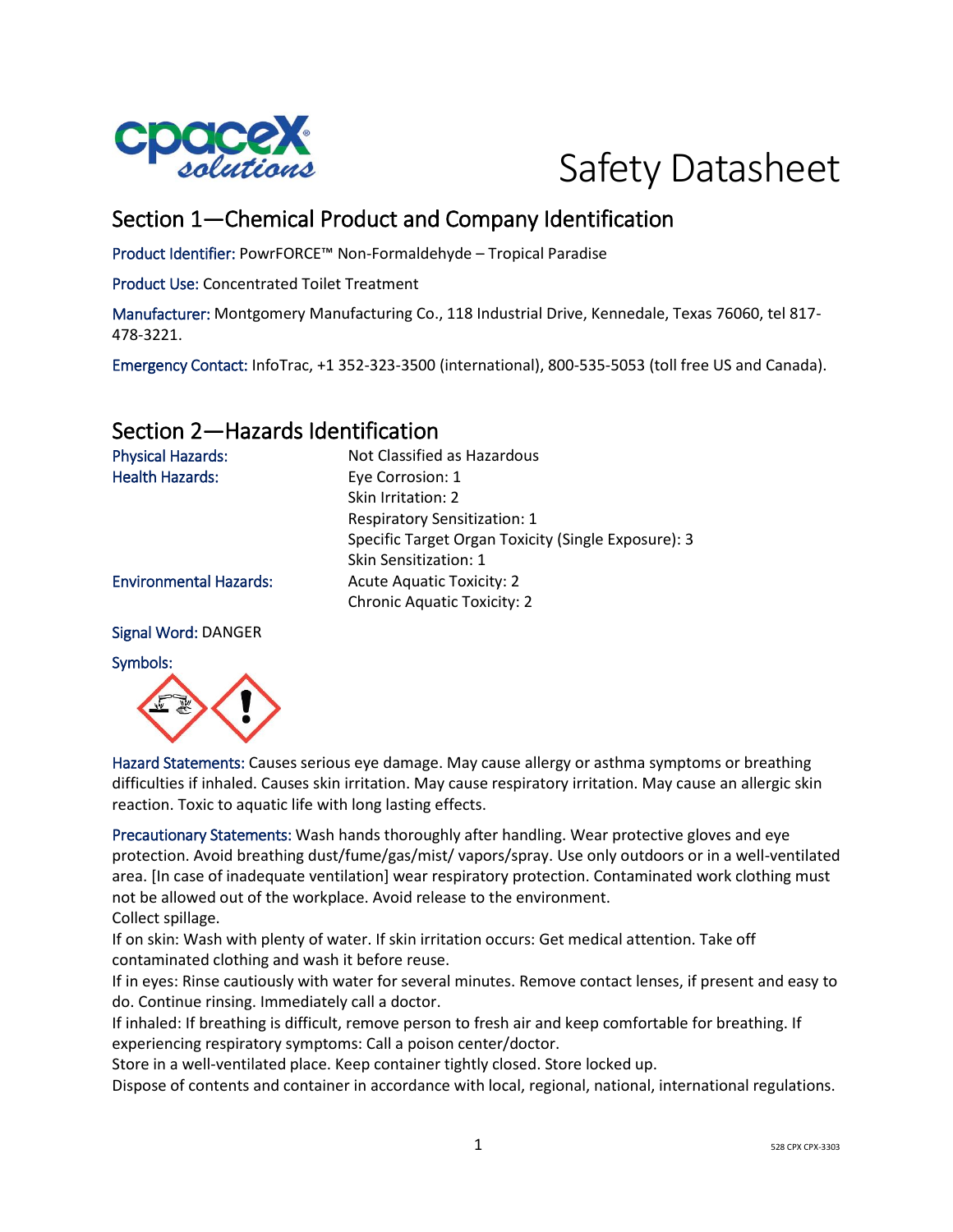### Other Hazards: None found.

Unknown Ingredients: N/D

### Section 3—Information on Ingredients

| <b>Ingredient Name</b>                                                                                | Ingredient<br>Percentage | Ingredient CAS<br><b>No</b> |
|-------------------------------------------------------------------------------------------------------|--------------------------|-----------------------------|
| The exact chemical identities and percentages of composition<br>have been withheld as a trade secret. |                          |                             |

### Section 4—First Aid Measures

Skin contact: If on skin or hair: Wash with plenty of water. If skin irritation occurs: Get medical attention. Take off contaminated clothing and wash it before reuse.

Eye contact: If in eyes: Rinse cautiously with water for several minutes. Remove contact lenses, if present and easy to do. Continue rinsing. Immediately call a doctor.

Ingestion: If swallowed: No need for first aid is anticipated if material is swallowed. If irritation occurs, seek medical attention.

Inhalation: If inhaled: If breathing is difficult, remove person to fresh air and keep comfortable for breathing. If experiencing respiratory symptoms: Call a poison center/doctor.

### Most important symptoms/effects, acute and delayed: N/D

Indication of immediate medical attention/special treatment: N/D

## Section 5—Fire-Fighting Measures

Suitable extinguishing media: Water fog, alcohol foam, dry chemical or CO₂

Specific hazard arising from chemicals: None known

Special equipment and precautions: Self-contained or air supplied breathing apparatus and protective gear. Cool nearby drums with water to prevent pressure build-up.

## Section 6—Accidental Release Measures

Personal precaution, protective equipment, emergency procedures: Avoid contact with skin and eyes. Do not ingest. Do not inhale. Wear Personal Protective Equipment (refer to section 8).

Methods and material for containment and clean up: Avoid release to environment. Collect spillage. Review Fire and Explosion Hazards and Safety Precautions before proceeding with clean-up. Use appropriate personal protective equipment during clean up. Wear self-contained breathing apparatus and chemical-proof suit. Soak up small spills with earth, sand, or other noncombustible absorbent material and remove in covered containers. Dike large spills and neutralize with dilute solutions of ammonia, sodium sulfite, or sodium bisulfite and remove. Flush area with plenty of water. Comply with Federal, State, and local regulations on reporting releases.

# Section 7—Handling and Storage

Precautions for safe handling: Wash thoroughly after handling, especially before eating, drinking, smoking or using restroom facilities. Wash goggles and gloves. Launder contaminated clothing. Do not swallow. Do not get in eyes. Do not inhale mists or vapors.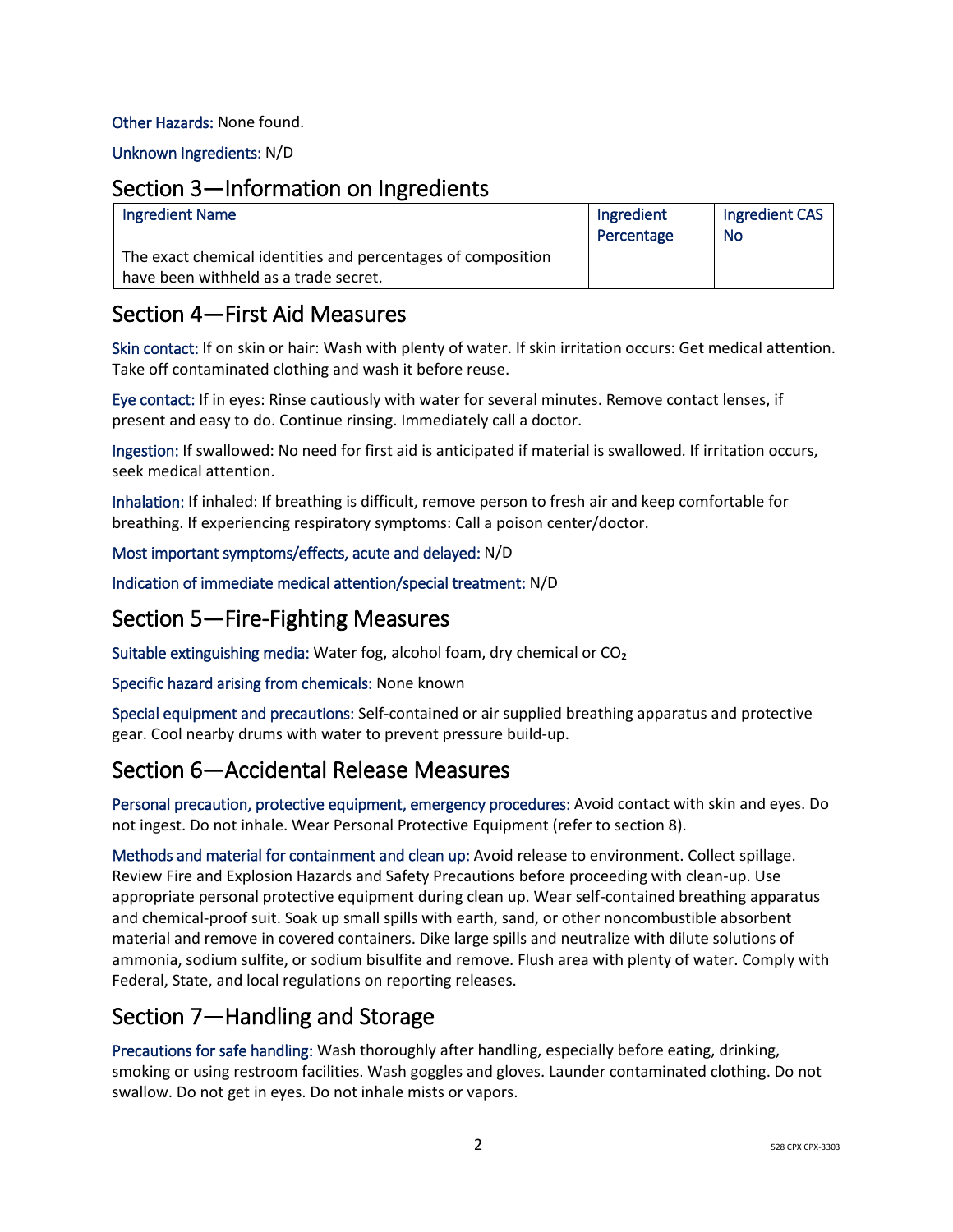Cautions for safe storage: Store in a well-ventilated place. Keep container tightly closed. Store locked up.

Incompatibilities: Strong oxidizing and reducing agents

# Section 8—Exposure controls/personal protection

Exposure Limits: N/D

Specific Engineering: Not established.

Individual protective equipment and measures: Eye Protection: Prevent eye contact. Wear chemical splash goggles or similar eye protection if the potential exists for eye contact. Skin Protection: Avoid skin contact. Wear rubber or impervious plastic gloves to prevent contact. Launder contaminated clothing before re-use. Respiratory Protection: If vapor concentration exceeds TLV, use NIOSH-approved respirator with organic vapor cartridges. General Hygiene: Wash hands after handling. Other Protective Clothing or Equipment: Safety shower and eyewash fountain.

# Section 9—Physical and Chemical Properties

| <b>Physical State: Liquid</b>                     | Flammability (solid, gas): N/D   |
|---------------------------------------------------|----------------------------------|
| Color: Blue                                       | Vapor Pressure (mmHg): N/D       |
| <b>Odor: Characteristic Fragrance</b>             | Vapor Density (air= 1): N/D      |
| Odor Threshold: N/D                               | Relative Density: 1.04           |
| pH: N/D                                           | Solubilities: In water: complete |
| Melting point/freezing Point: N/D                 | Partition Coefficient: N/D       |
| Initial Boiling Point and Boiling Range: 205 °F   | Auto-Ignition Temperature: N/D   |
| Flash Point: 204 °F                               | Decomposition Temperature: N/D   |
| <b>Evaporation Rate: N/D</b>                      | Viscosity: N/D                   |
| Upper/Lower Flammability or Explosive limits: N/D |                                  |

## Section 10—Stability and Reactivity:

| <b>Chemical Stability: Stable</b>            | Condition to Avoid: High heat, flames and sparks    |
|----------------------------------------------|-----------------------------------------------------|
| Reactivity: No specific reactivity test data | <b>Possibility of Hazardous Reaction: Hazardous</b> |
| available for this mixture.                  | Polymerization: will not occur.                     |
| Incompatible Materials: Strong oxidizing and | <b>Hazardous Decomposition Products:</b>            |
| reducing agents                              | Carbon monoxide, carbon dioxide, and possibly       |
|                                              | other combustion product.                           |

# Section 11—Toxicological information:

Information on the likely routes of exposure: Skin contact, eye contact, inhalation, ingestion.

| <b>Chemical Name</b>                          | Oral LD50              | <b>Dermal LD50</b> | <b>Inhalation LD50</b> |
|-----------------------------------------------|------------------------|--------------------|------------------------|
| Ingredient 1                                  | $>900$ mg/kg           | N/D                | N/D                    |
| Ingredient 2                                  | $600 \,\mathrm{mg/kg}$ | N/D                | N/D                    |
| Ingredient 3                                  | 1,300 mg/kg            | N/D                | N/D                    |
| Ingredient 4                                  | 2,837 mg/kg            | N/D                | N/D                    |
| Product as a Whole                            |                        |                    |                        |
| The exact chemical identities and percentages |                        |                    |                        |
| of composition have been withheld as a trade  |                        |                    |                        |
| secret.                                       |                        |                    |                        |

Important symptoms: Refer to Section 4—First Aid Measures.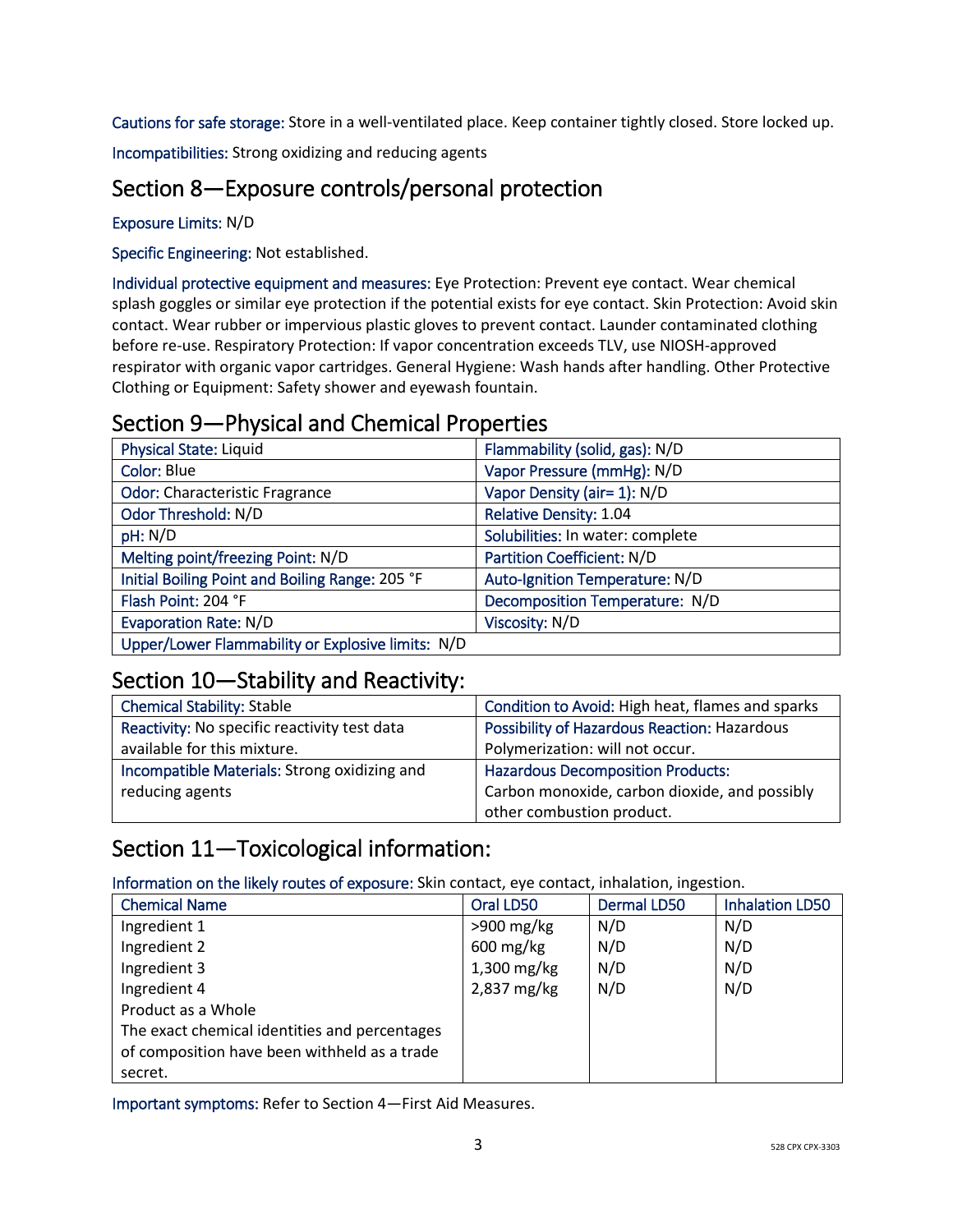### Effects of Acute Exposure: N/D

#### Effects of Chronic Exposure: N/D

Carcinogenicity: IARC, ACGIH, NTP, OSHA: No component of this product present at levels greater than or equal to 0.1% is identified as probable, possible or confirmed human carcinogen by IARC, ACGIH, NTP, OSHA respectively.

### Other Data: N/D

### Section 12—Ecological Information:

Ecotoxicity: Toxic to aquatic life with long lasting effects.

| Persistence and degradability: N/D | Bioaccumulative Potential: N/D    |
|------------------------------------|-----------------------------------|
| Mobility in Soil: N/D              | <b>Other Adverse Effects: N/D</b> |

### Section 13—Disposal Considerations

Waste Treatment Method: Avoid release to the environment. Collect spillage. DO NOT DUMP INTO ANY SEWERS, ON THE GROUND, OR INTO ANY BODY OF WATER. All disposal practices must be in compliance with all Federal, State/Provincial and local laws and regulations. Regulations may vary in different locations. Waste characterizations and compliance with applicable laws are the responsibility solely of the waste generator. FOR UNUSED & UNCONTAMINATED PRODUCT, the preferred options include sending to a licensed, permitted: Incinerator or other thermal destruction device. Waste water treatment system.

## Section 14—Transport Information

| UN number:                                                                  | UN proper shipping name:     |  |
|-----------------------------------------------------------------------------|------------------------------|--|
| Transport hazard class(es):                                                 | Packing group if applicable: |  |
| <b>Environmental hazards:</b>                                               | <b>Special precautions:</b>  |  |
| Transport in bulk (according to Annex II of MARPOL 73/78 and the IBC Code): |                              |  |

### Section 15—Regulatory information

SARA Title III Hazard Categories: No reported ingredients

## Section 16—Other Information

#### Key to Abbreviations:

no info not determined, no information found N/D not determined, no information found

Date SDS Prepared: July 1, 2015

#### Suggested NFPA rating: N/D

Suggested HMIS rating: H=1, F=0, P=0, PPE=N/D. (NPCA recommends that PPE codes be determined by the employer, who is most familiar with the actual conditions under which chemicals are used at the work location.)

This information is prepared according to 29 CFR 1910.1200 and is based on typical working conditions, use of product according to label directions, and the works of others. It may not be accurate. Actual use